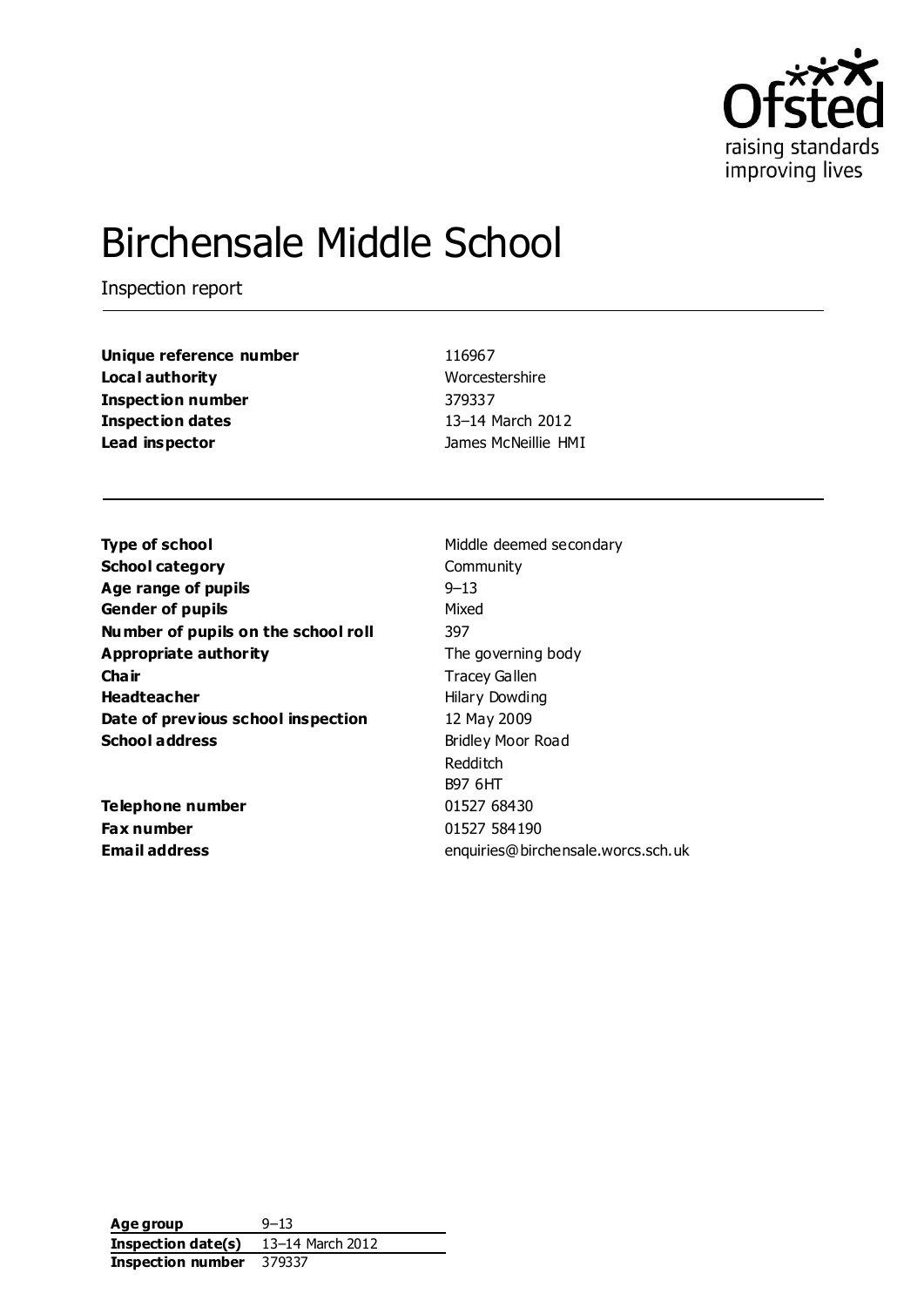

You can use Parent View to give Ofsted your opinion on your child's school. Ofsted will use the information parents and carers provide when deciding which schools to inspect and when.

You can also use Parent View to find out what other parents and carers think about schools in England. You can visit [www.parentview.ofsted.gov.uk,](http://www.parentview.ofsted.gov.uk/) or look for the link on the main Ofsted website: [www.ofsted.gov.uk](http://www.ofsted.gov.uk/)

The Office for Standards in Education, Children's Services and Skills (Ofsted) regulates and inspects to achieve excellence in the care of children and young people, and in education and skills for learners of all ages. It regulates and inspects childcare and children's social care, and inspects the Children and Family Court Advisory Support Service (Cafcass), schools, colleges, initial teacher training, work-based learning and skills training, adult and community learning, and education and training in prisons and other secure establishments. It assesses council children's services, and inspects services for looked after children, safeguarding and child protection.

Further copies of this report are obtainable from the school. Under the Education Act 2005, the school must provide a copy of this report free of charge to certain categories of people. A charge not exceeding the full cost of reproduction may be made for any other copies supplied.

If you would like a copy of this document in a different format, such as large print or Braille, please telephone 0300 123 4234, or email enquiries@ofsted.gov.uk.

You may copy all or parts of this document for non-commercial educational purposes, as long as you give details of the source and date of publication and do not alter the information in any way.

To receive regular email alerts about new publications, including survey reports and school inspection reports, please visit our website and go to 'Subscribe'.

Piccadilly Gate Store St **Manchester** M1 2WD

T: 0300 123 4234 Textphone: 0161 618 8524 E: enquiries@ofsted.gov.uk W: www.ofsted.gov.uk



© Crown copyright 2012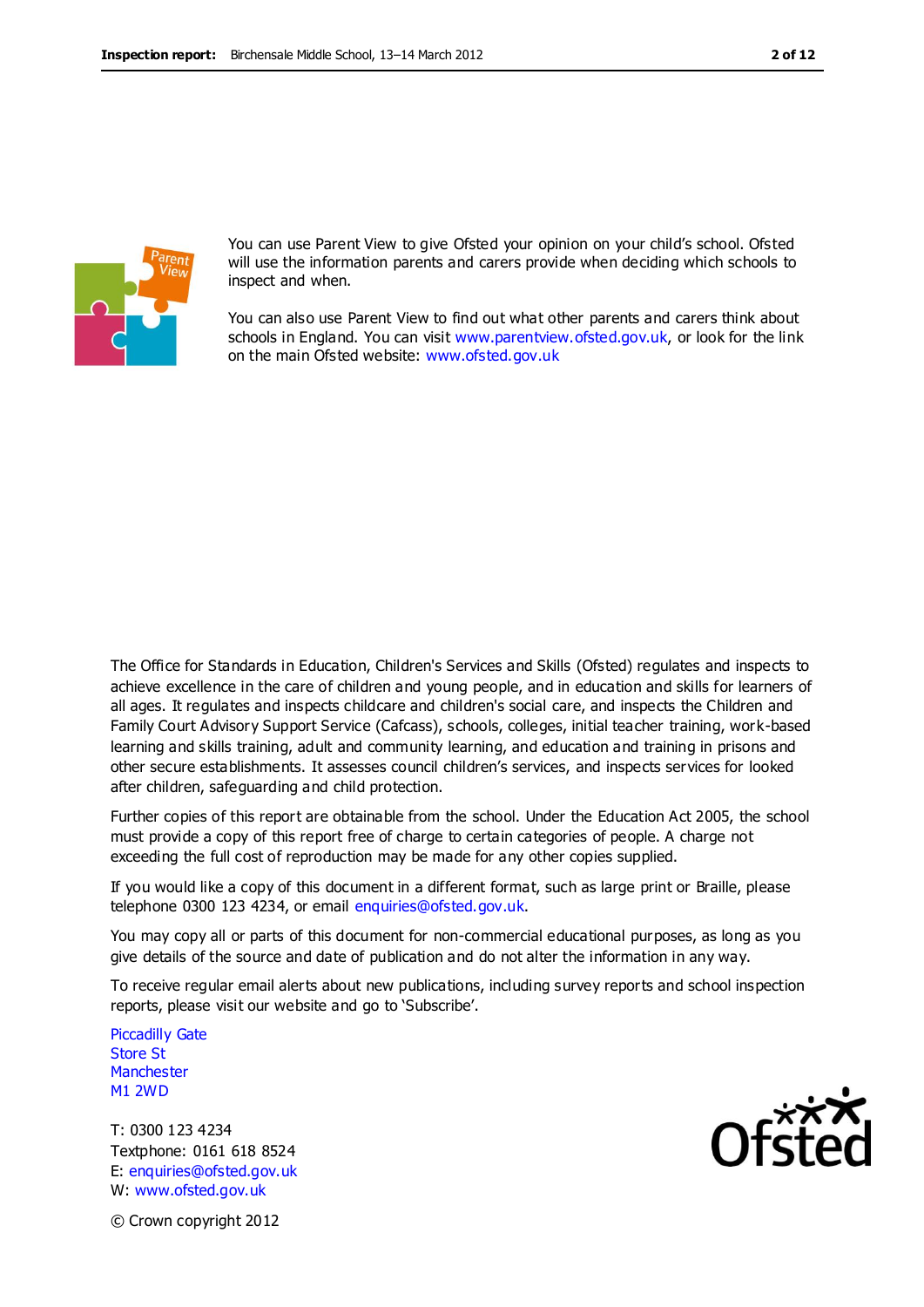# **Introduction**

| Inspection team  |                         |
|------------------|-------------------------|
| James McNeillie  | Her Majesty's Inspector |
| Lisa Fraser      | Additional inspector    |
| Steven Goldsmith | Additional inspector    |

This inspection was carried out with two days' notice. Inspectors observed 21 lessons taught by 20 teachers as well as spending time visiting lessons for a short amount of time looking at the development of pupils' literacy skills. Meetings were held with senior and middle leaders, members of the governing body, and a representative from the local authority. Inspectors met groups of pupils, listened to some pupils read and observed other aspects of the school's work. Inspectors took account of the responses to the on-line questionnaire (Parent View) in planning the inspection, and looked at documentation related to school improvement planning, the quality of teaching, records of pupils' current achievement, and considered the views given by 175 parents and carers in response to Ofsted's questionnaire.

# **Information about the school**

This is an average-sized middle school, although smaller than the average-sized secondary school. Pupils are mainly from the Bacthley area of Redditch. A very high proportion of pupils have special educational needs or are disabled, most of whom have moderate learning difficulties or behavioural, emotional and social needs. A small number of pupils have a statement of special educational needs. A higher proportion of pupils than the national average is known to be eligible for free school meals. The school is an ethnically diverse community of pupils from White British, Asian, and Eastern European heritages. There is high mobility into and out of the school at times of transfer other than the usual, linked in part to new arrivals from overseas, particularly Eastern Europe. Around a fifth of the pupils speaks English as an additional language and a small minority of these are beginners in learning the language.

The school meets current national floor standards, which set the minimum standards expected for attainment and progress. The school has maintained a number of awards since the last inspection, including Healthy Schools, Artsmark Gold, International Schools, Eco Green Flag, and Sportsmark Gold. In addition, The school has two leading Aspect awards, one for developing family links and community partnerships, the second for removing barriers to learning. The school also holds the Leading Parent Partnership Award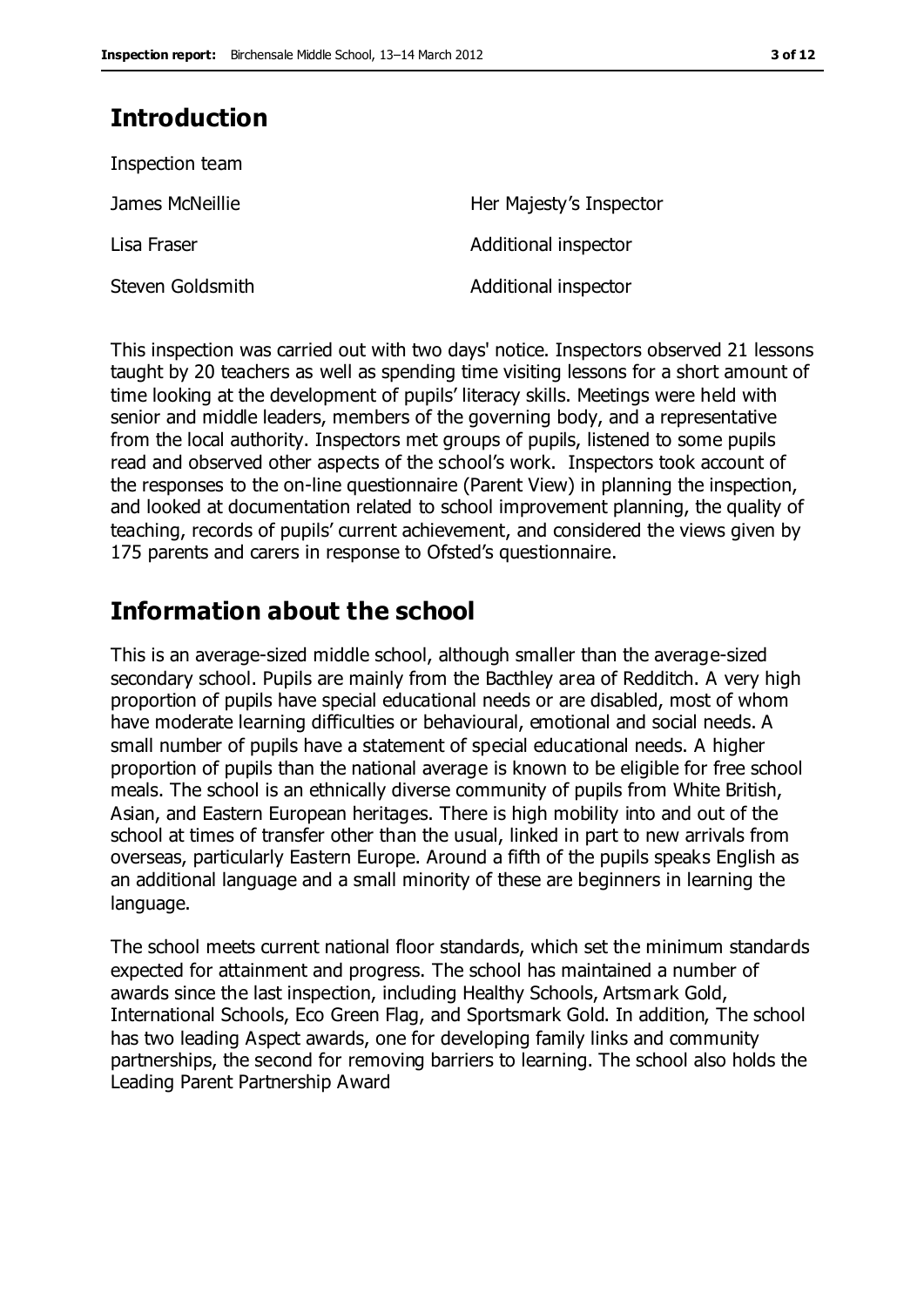# **Inspection judgements**

| <b>Overall effectiveness</b>     |  |
|----------------------------------|--|
|                                  |  |
| <b>Achievement of pupils</b>     |  |
| <b>Quality of teaching</b>       |  |
| Behaviour and safety of pupils   |  |
| <b>Leadership and management</b> |  |

# **Key findings**

- This is a satisfactory and improving school. The inclusive and encouraging ethos of the school means that pupils are cared for very well, feel safe and enjoy their learning. Parents and carers agree with this. Not all groups of pupils are making good progress and this is why achievement and the overall effectiveness of the school are judged satisfactory and not good.
- All groups of pupils, including disabled pupils and those with special educational needs and those learning English as an additional language, make nationally expected progress. In English, pupils, particularly boys, make less progress during Years 7 and 8 than they do in the earlier years. Opportunities for pupils to apply their literacy skills in other subjects are missed sometimes.
- Teaching helps pupils to make satisfactory progress and pupils' day-to-day experience is improving. In the best learning, activities support, stretch and challenge pupils of all abilities. In those lessons, there are also good opportunities for pupils to learn together and the teaching of reading and writing is structured well. Those strengths are not consistent in all teaching.
- Pupils' behaviour is good in lessons and there is a calm and purposeful atmosphere around the site, where they conduct themselves well. They have positive attitudes to learning and show respect for each other; these positive features contribute to the calm atmosphere and harmonious school community.
- School leaders have a secure understanding of the next steps to improve pupils' achievement and how to achieve that. The management of teachers' performance is consistent and linked to good-quality professional development. There is, however, inconsistency in how well middle leaders use a range of strategies to evaluate the quality of teaching and then take decisive action to make improvements. Opportunities to share good practice in teaching are not fully exploited.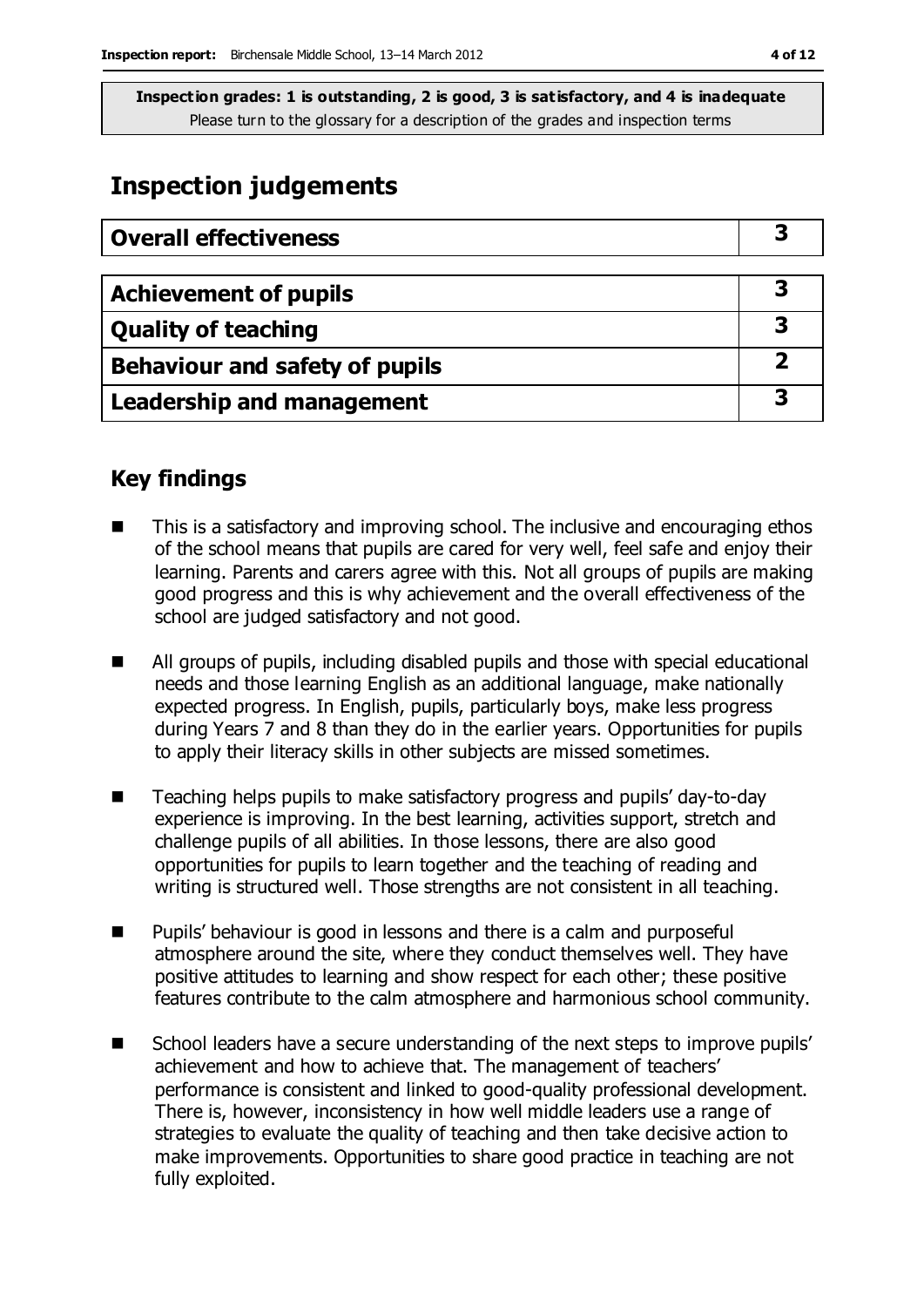Schools whose overall effectiveness is judged satisfactory may receive a monitoring visit by an Ofsted inspector before their next section 5 inspection.

# **What does the school need to do to improve further?**

- Raise achievement for all groups of pupils and, in particular, their progress in English, by ensuring that:
	- all day-to-day teaching across the curriculum supports at least good progress over time
	- the progress pupils make in English during Years 7 and 8, and in particular  $\overline{\phantom{0}}$ the progress of boys, is accelerated to match that of Years 5 and 6
	- pupils are supported in applying well-developed literacy skills across the curriculum.
- Improve the quality of teaching so that it has at least a good impact over time by ensuring that:
- the teaching of English, particularly in Years 7 and 8, focuses consistently on the structured development of pupils' reading and writing skills
- teachers ensure that there is sufficient stretch and challenge in learning for all groups of pupils
- the systematic opportunities to share existing good practice are extended.
- **IMPROVE THE EFFECT INCOCES SET ASSESS** of leadership and management by ensuring that middle leaders:
	- utilise a range of strategies to monitor and evaluate the work of their areas
	- produce sharply focused plans for improvement that result in better classroom practice and stronger achievement for all groups of pupils.

# **Main report**

### **Achievement of pupils**

All groups of pupils make satisfactory progress over time and this is improving. By the time they leave school, their attainment is broadly average overall. Pupils make the quickest progress in English during Years 5 and 6, but this slows in Years 7 and 8, particularly for boys. The oldest pupils in the school are making more progress in writing than reading, however, this imbalance is much less evident for all other year groups. Pupils make satisfactory progress in mathematics, with an increasing number of individuals making good progress. Disabled pupils and those with special educational needs and pupils learning English as an additional language also make at least expected progress given their starting points; some individuals make good progress. This is as a result of the careful tracking of their levels of attainment, appropriate interventions when necessary, and the effectiveness of the additional support they receive in lessons.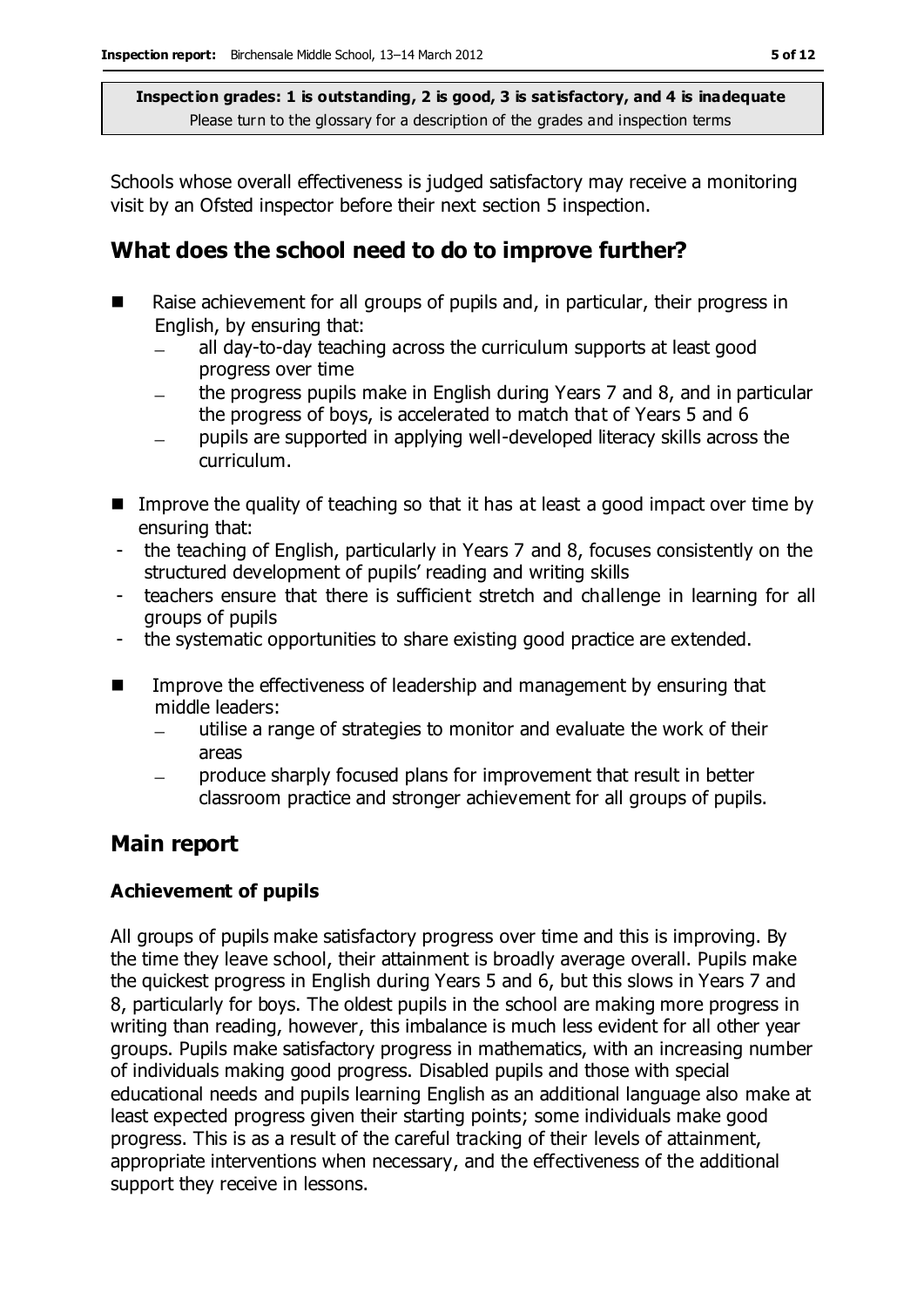Pupils enjoy school and want to learn. These positive attitudes mean that lessons are rarely disrupted by inattention or poor behaviour. When learning is good, pupils respond well to the opportunities to work together in pairs or groups to work out solutions or find information. Too often, learning is satisfactory because pupils are not challenged to extend their thinking, understanding, or skills.

Pupils develop a range of skills across the curriculum and apply them satisfactorily. This was evident, for example, in lessons when pupils responded orally and in writing, using precise and technical language. They enjoy reading, see the value in it and some use the reading strategies they have learnt in English in other subjects, such as in humanities and in science.

#### **Quality of teaching**

Very many parents and carers hold positive views on how well their children are taught. Teaching is judged to be satisfactory because, over time, pupils make satisfactory and not good progress when compared to all students nationally. The quality of teaching the pupils experience is improving and this was confirmed by examples of good and better teaching observed during the inspection. When teaching is at its best, the learning needs of all pupils are met, for example, in the different activities planned. Good and outstanding teaching is also characterised by highly effective assessment in lessons as a result of carefully chosen questioning by teachers. Too much, however, remains satisfactory. The reasons for this include that the learning planned for in lessons does not support and challenge pupils of all abilities, which often results in all pupils completing the same work. On other occasions, the pace of learning is slow and pupils are not given good-quality opportunities to work together or think for themselves. The well-structured approach to the teaching of reading and writing skills evident in some English lessons is not consistent. When it is less strong, there lacks a direct focus on the specific strategies or techniques pupils need to acquire or apply, such as skimming a text to explore or review it, or the format and style required for a piece of writing. School leaders agree this is a factor in the slower progress pupils make in this subject during Years 7 and 8. In many lessons, even when teaching is no more than satisfactory, pupils are still given opportunities to reflect on their own and others' work. This feature, their good attitudes to each other and their willingness to support each other make a good contribution to pupils' spiritual, moral, social, and cultural development. The school's curriculum has increased the focus on the explicit development of pupils' literacy skills in a range of subjects. Many lessons are planned to include literacy objectives, but not all teachers are explicit about giving pupils opportunities to apply these skills.

#### **Behaviour and safety of pupils**

Pupils told inspectors that they feel very safe while in school and there is always someone they can approach if they have concerns or worries. They also feel confident that if any issues arise, school leaders will deal with them quickly. Pupils have a good understanding of different types of bullying and are reassured that, on the rare occasion when this happens, the school deals with it quickly and well. This is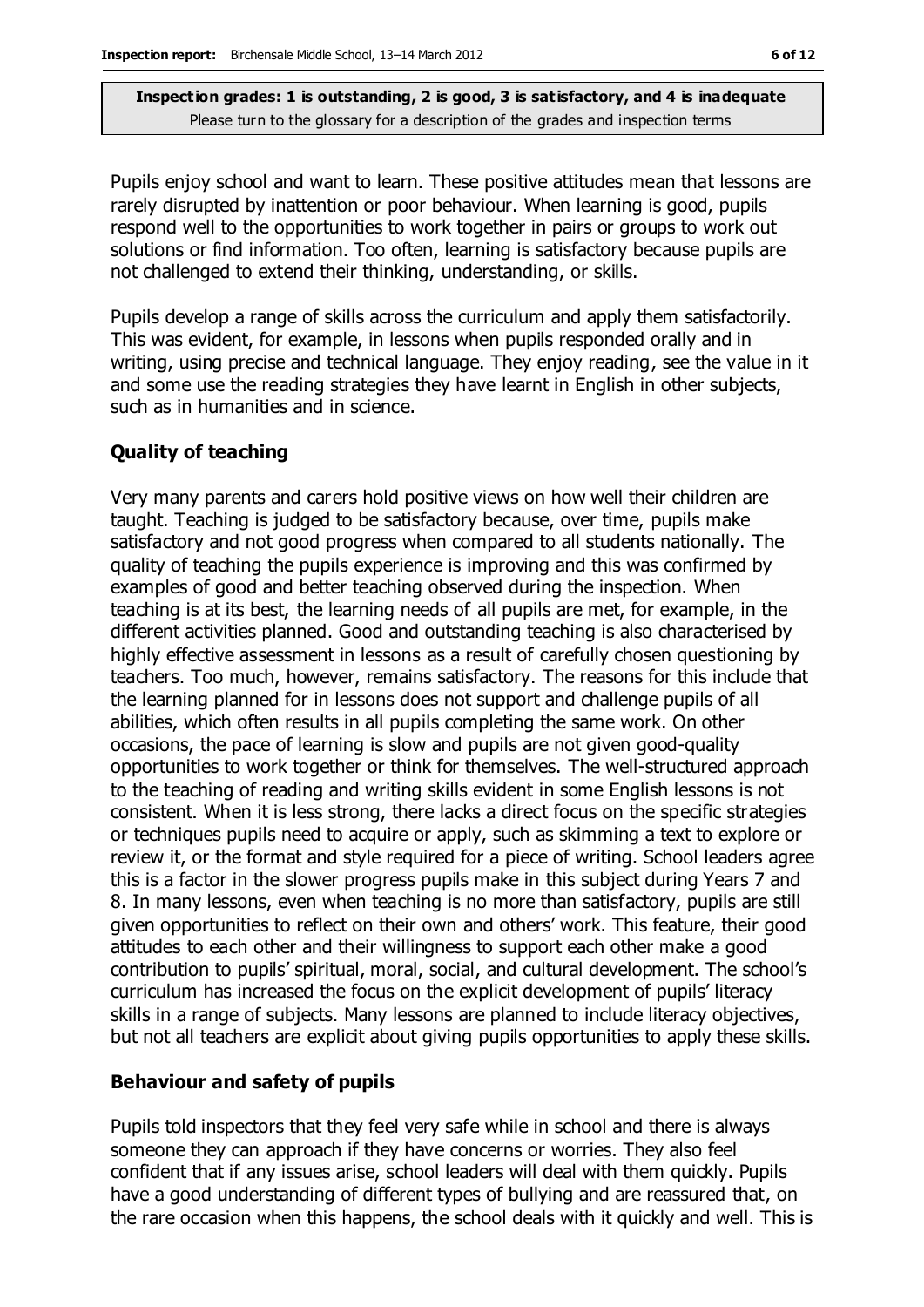one of the factors contributing to the school's harmonious community. Another is the good level of respect pupils show for each other, irrespective of their gender, ethnicity, disability, or special need. Parents and carers are positive about these aspects of the school's work.

Behaviour in lessons and around the site is good. Pupils contribute willingly to learning and are courteous and polite to each other and adults. There is a calm and purposeful atmosphere throughout the school day. Pupils are proud to be part of the school and show this in their positive attitudes, the ways in which they keep the school site neat and tidy, and their above-average levels of attendance. Exclusion rates are low and incidences of disruption to learning in lessons are rare. Pupils comment positively on the way in which teachers promote positive behaviour, including the use of rewards, and are aware of what sanctions there are and why they may be used.

#### **Leadership and management**

The headteacher's good leadership has embedded a clear vision for the school's future improvement and this is shared by senior and middle leaders, teachers, and support staff. School self-evaluation is secure and the school's tracking system means that leaders know where and when pupils are underachieving. This and action taken since the previous inspection has improved the quality of older pupils' writing. The impact of the school's work, which is focused on raising standards of attainment, is evident in the most recent 2011 Key Stage 2 results and the current attainment and progress of Year 8 pupils. A structured approach to performance management of teaching staff and the linked professional development opportunities have supported an increase in the quality of teaching, as is shown in the school's own monitoring records. All of which confirms the school's capacity to sustain improvement. A wholeschool monitoring and evaluation cycle is in place, but there is variation in how well middle leaders use this to improve classroom practice. In addition, the planning and actions as a result of these evaluations are not focused consistently on improving pupils' outcomes. The current opportunities to share good practice in leadership and teaching within the school are not fully developed and the findings of the inspection endorse the senior leaders' views that this is a priority for improvement. For these reasons, the effectiveness of leadership and management is satisfactory and not good.

Leaders have had a good impact on improving behaviour and attendance, as can be seen in the reduction of fixed-term exclusions, the increase in pupils' overall levels of attendance to above the national average, and the decreasing number of pupils who are persistently absent. Positive relationships with parents and carers have made a good contribution. Those pupils who join the school other than at the normal transfer times, of which there is a sizeable number, and those whose circumstances make them potentially vulnerable are supported well by the school's inclusion team and its strong work with external agencies. Similarly, the increasing proportion of pupils learning English as an additional language are cared for well and given good support to be able to access the curriculum. One example of that support is that the school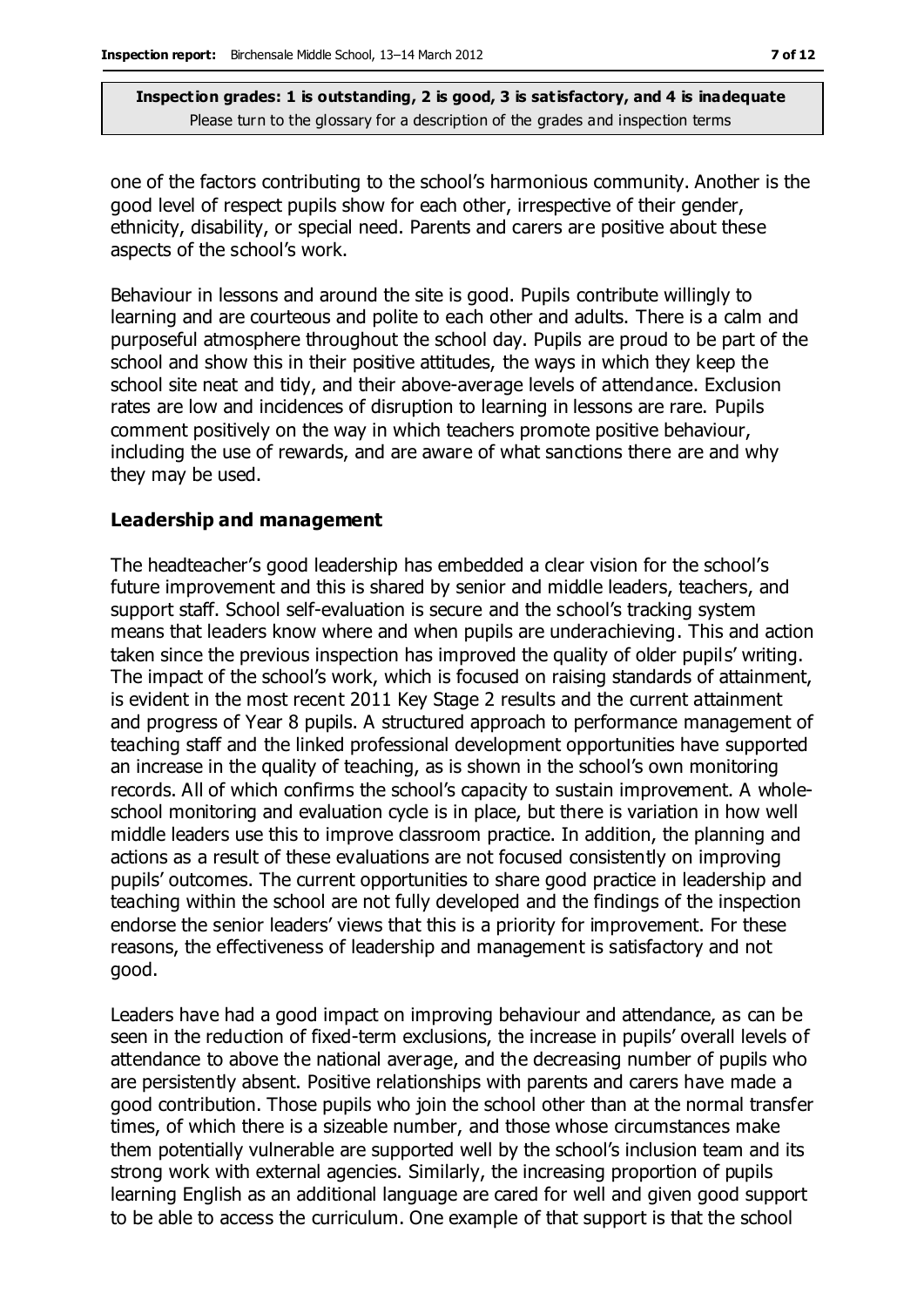has employed a Polish teaching assistant who works with Polish-speaking children in small group and individual situations to help develop their English skills. These are some of the features of the school's success in ensuring equality of opportunity. Safeguarding arrangements, the school's curriculum and the high-quality pastoral care mean that pupils are safe, feel safe, and know how to be safe. Parents and carers endorse this view strongly. The governing body understands the strengths of the school and, as a result of training organised by the headteacher and revised structures, such as subject link governors, it is better able than previously to hold school leaders to account.

The school's curriculum is matched to the needs of the pupils. The promotion of reading for enjoyment is a particularly strong feature. The skills to support it are not consistently taught well across all year groups and opportunities are missed for all subjects to enable pupils to apply explicitly their wider range of literacy skills. The taught curriculum, as well as assemblies and enrichment activities, helps pupils of different ages to understand and appreciate themselves and each other. Positive celebrations of Eid and other religious and cultural events mean that children can share their beliefs. Leadership opportunities, such as those given in physical education, the school council, and the school's bank, are embraced by pupils; all of which supports pupils' good spiritual, moral, social, and cultural development.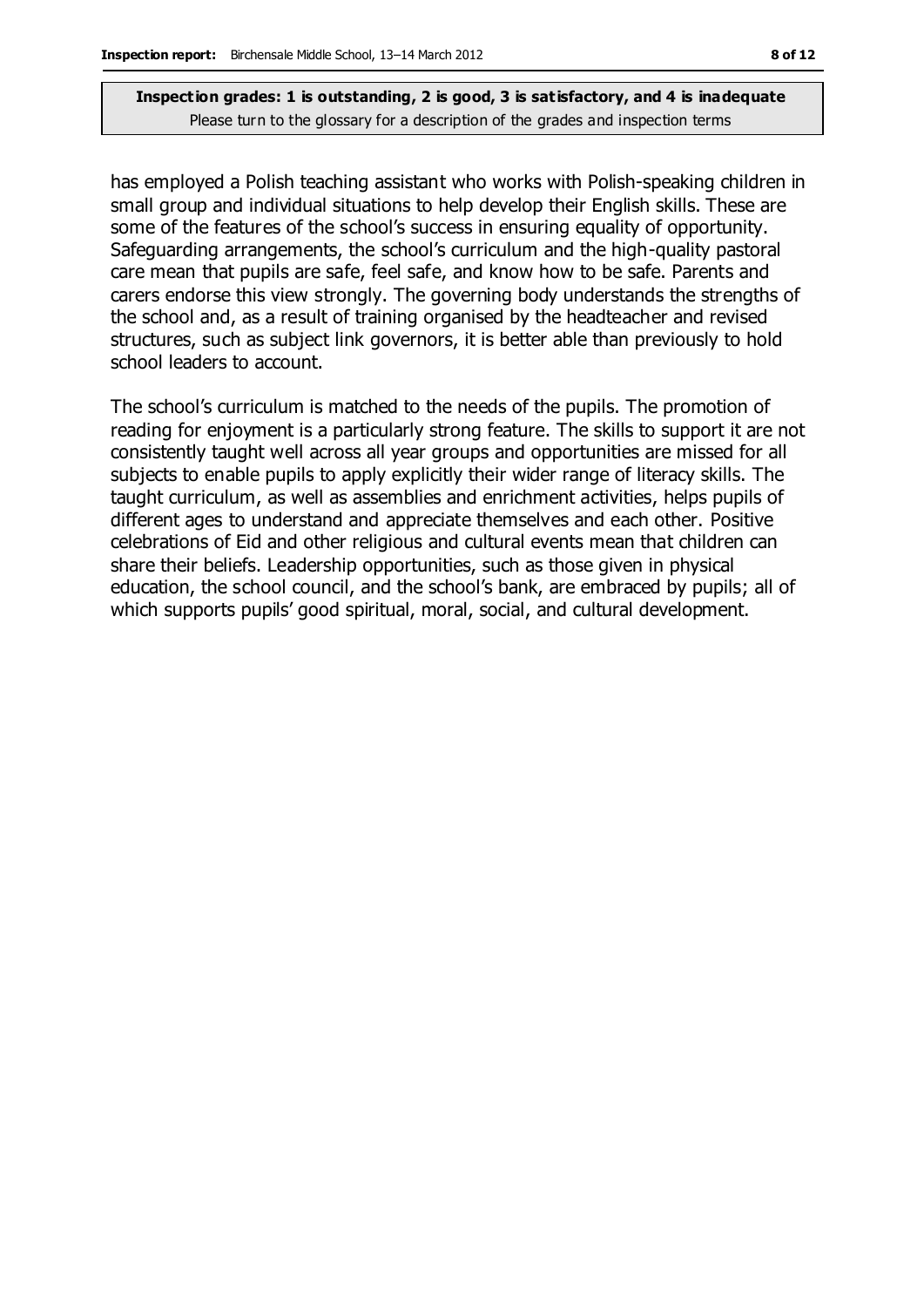# **Glossary**

# **What inspection judgements mean**

| Grade   | <b>Judgement</b> | <b>Description</b>                                                                                                                                                                                                               |
|---------|------------------|----------------------------------------------------------------------------------------------------------------------------------------------------------------------------------------------------------------------------------|
| Grade 1 | Outstanding      | These features are highly effective. An outstanding<br>school provides exceptionally well for all its pupils' needs.                                                                                                             |
| Grade 2 | Good             | These are very positive features of a school. A school<br>that is good is serving its pupils well.                                                                                                                               |
| Grade 3 | Satisfactory     | These features are of reasonable quality. A satisfactory<br>school is providing adequately for its pupils.                                                                                                                       |
| Grade 4 | Inadequate       | These features are not of an acceptable standard. An<br>inadequate school needs to make significant<br>improvement in order to meet the needs of its pupils.<br>Ofsted inspectors will make further visits until it<br>improves. |

# **Overall effectiveness of schools**

|                         | Overall effectiveness judgement (percentage of schools) |      |                     |                   |
|-------------------------|---------------------------------------------------------|------|---------------------|-------------------|
| <b>Type of school</b>   | <b>Outstanding</b>                                      | Good | <b>Satisfactory</b> | <b>Inadequate</b> |
| Nursery schools         | 46                                                      | 46   |                     |                   |
| Primary schools         |                                                         | 47   | 40                  |                   |
| Secondary<br>schools    | 14                                                      | 38   | 40                  |                   |
| Special schools         | 28                                                      | 48   | 20                  |                   |
| Pupil referral<br>units | 15                                                      | 50   | 29                  |                   |
| All schools             |                                                         | 46   | 38                  |                   |

New school inspection arrangements have been introduced from 1 January 2012. This means that inspectors make judgements that were not made previously.

The data in the table above are for the period 1 September 2010 to 31 August 2011 and represent judgements that were made under the school inspection arrangements that were introduced on 1 September 2009. These data are consistent with the latest published official statistics about maintained school inspection outcomes (see [www.ofsted.gov.uk\)](http://www.ofsted.gov.uk/).

The sample of schools inspected during 2010/11 was not representative of all schools nationally, as weaker schools are inspected more frequently than good or outstanding schools.

Primary schools include primary academy converters. Secondary schools include secondary academy converters, sponsor-led academies and city technology colleges. Special schools include special academy converters and non-maintained special schools.

Percentages are rounded and do not always add exactly to 100.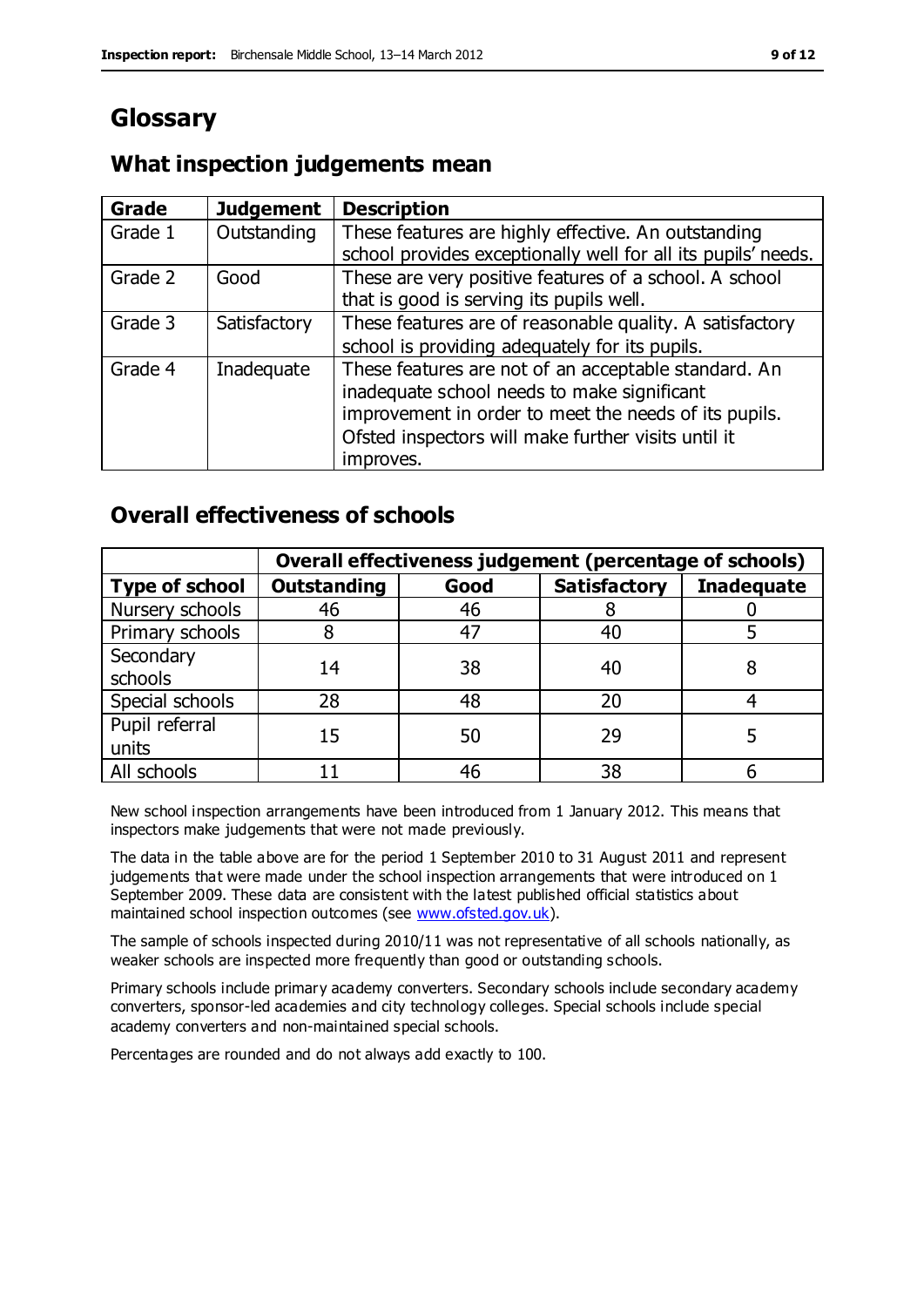# **Common terminology used by inspectors**

| Achievement:                  | the progress and success of a pupil in their<br>learning and development taking account of their<br>attainment.                                                                                                        |
|-------------------------------|------------------------------------------------------------------------------------------------------------------------------------------------------------------------------------------------------------------------|
| Attainment:                   | the standard of the pupils' work shown by test and<br>examination results and in lessons.                                                                                                                              |
| Attendance                    | the regular attendance of pupils at school and in<br>lessons, taking into account the school's efforts to<br>encourage good attendance.                                                                                |
| Behaviour                     | how well pupils behave in lessons, with emphasis<br>on their attitude to learning. Pupils' punctuality to<br>lessons and their conduct around the school.                                                              |
| Capacity to improve:          | the proven ability of the school to continue<br>improving based on its self-evaluation and what<br>the school has accomplished so far and on the<br>quality of its systems to maintain improvement.                    |
| Leadership and management:    | the contribution of all the staff with responsibilities,<br>not just the governors and headteacher, to<br>identifying priorities, directing and motivating staff<br>and running the school.                            |
| Learning:                     | how well pupils acquire knowledge, develop their<br>understanding, learn and practise skills and are<br>developing their competence as learners.                                                                       |
| <b>Overall effectiveness:</b> | inspectors form a judgement on a school's overall<br>effectiveness based on the findings from their<br>inspection of the school.                                                                                       |
| Progress:                     | the rate at which pupils are learning in lessons and<br>over longer periods of time. It is often measured<br>by comparing the pupils' attainment at the end of a<br>key stage with their attainment when they started. |
| Safety                        | how safe pupils are in school, including in lessons;<br>and their understanding of risks. Pupils' freedom<br>from bullying and harassment. How well the school<br>promotes safety, for example e-learning.             |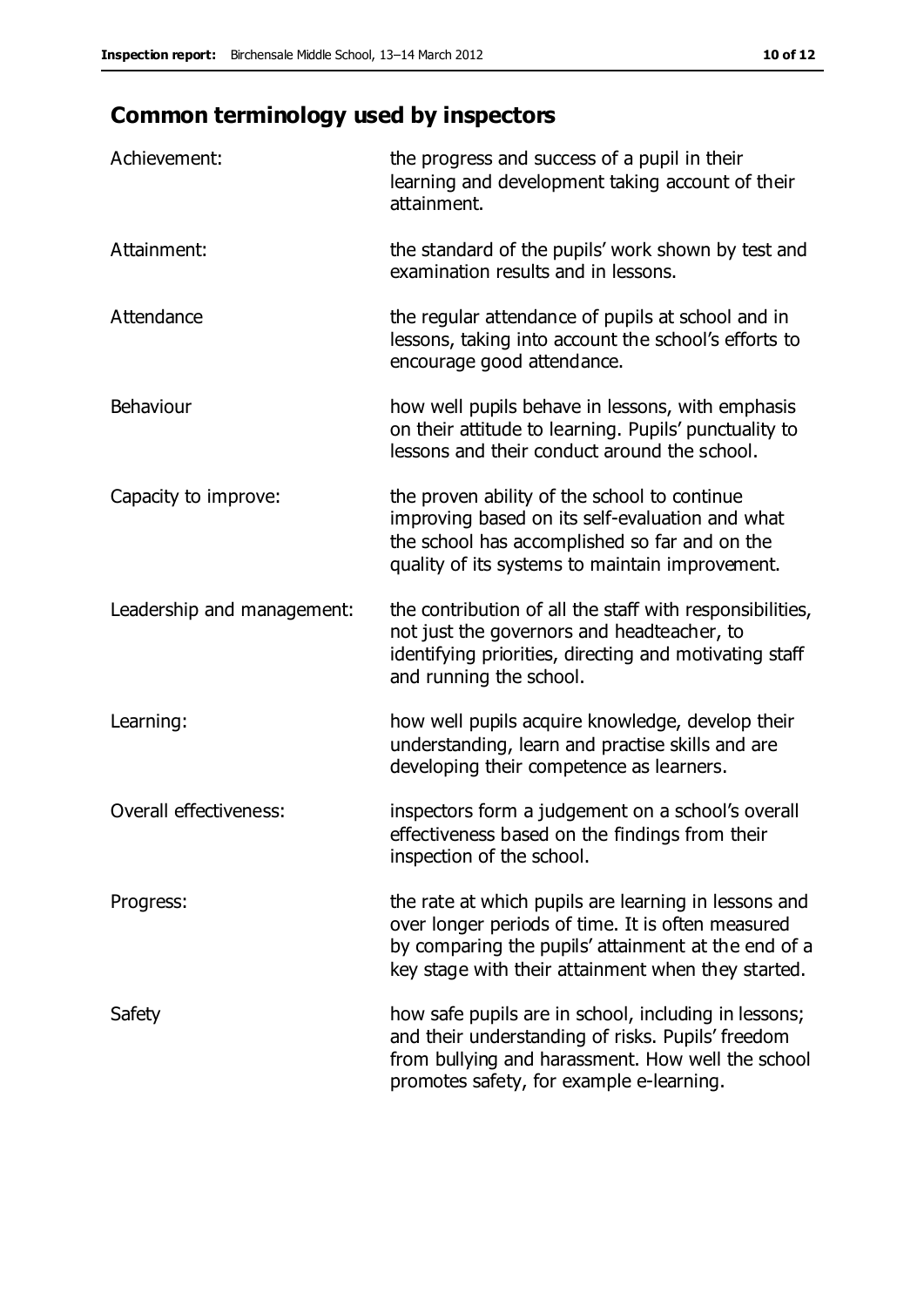#### **This letter is provided for the school, parents and carers to share with their children. It describes Ofsted's main findings from the inspection of their school.**

15 March 2012

Dear Pupils

#### **Inspection of Birchensale Middle School, Redditch, B97 6HT**

Thank you for making us so welcome when I visited your school with my colleagues. Your good behaviour, positive attitudes to learning and to each other, and your above-average levels of attendance are all strengths of this school. We enjoyed listening to you read, talking to you, and hearing about the different activities you are involved in, such as the school bank and sports leadership teams.

The progress pupils make between Years 5 and 8 is satisfactory when compared to pupils across England. This is the reason why your school is judged to be a satisfactory school. The inspection team has given the school a point for improvement, which is to make sure that all pupils make good progress and in particular that older pupils, especially boys, make quicker progress in English. It is also important that you have more opportunities and help when you need it to use your English skills in other subjects. You can help by doing your best to use these skills.

The best teaching you experience is when the activities challenge all of you to extend your thinking, give you opportunities to work together and to be involved in your own learning. In English, you learn best when teachers structure their lessons so that there is a clear focus on helping you develop reading and writing skills. We have told the school that more teaching needs to be like the best and that the good and outstanding parts of lessons should be shared more with all teachers. You told me and my colleagues that the different members of the school staff help you feel comfortable and safe. We agree. We also agree that those of you who join during the school year and those of you with particular needs are well supported and cared for.

On behalf of the inspection team, I would like to wish you every success for the future.

Yours sincerely

James McNeillie Her Majesty's Inspector